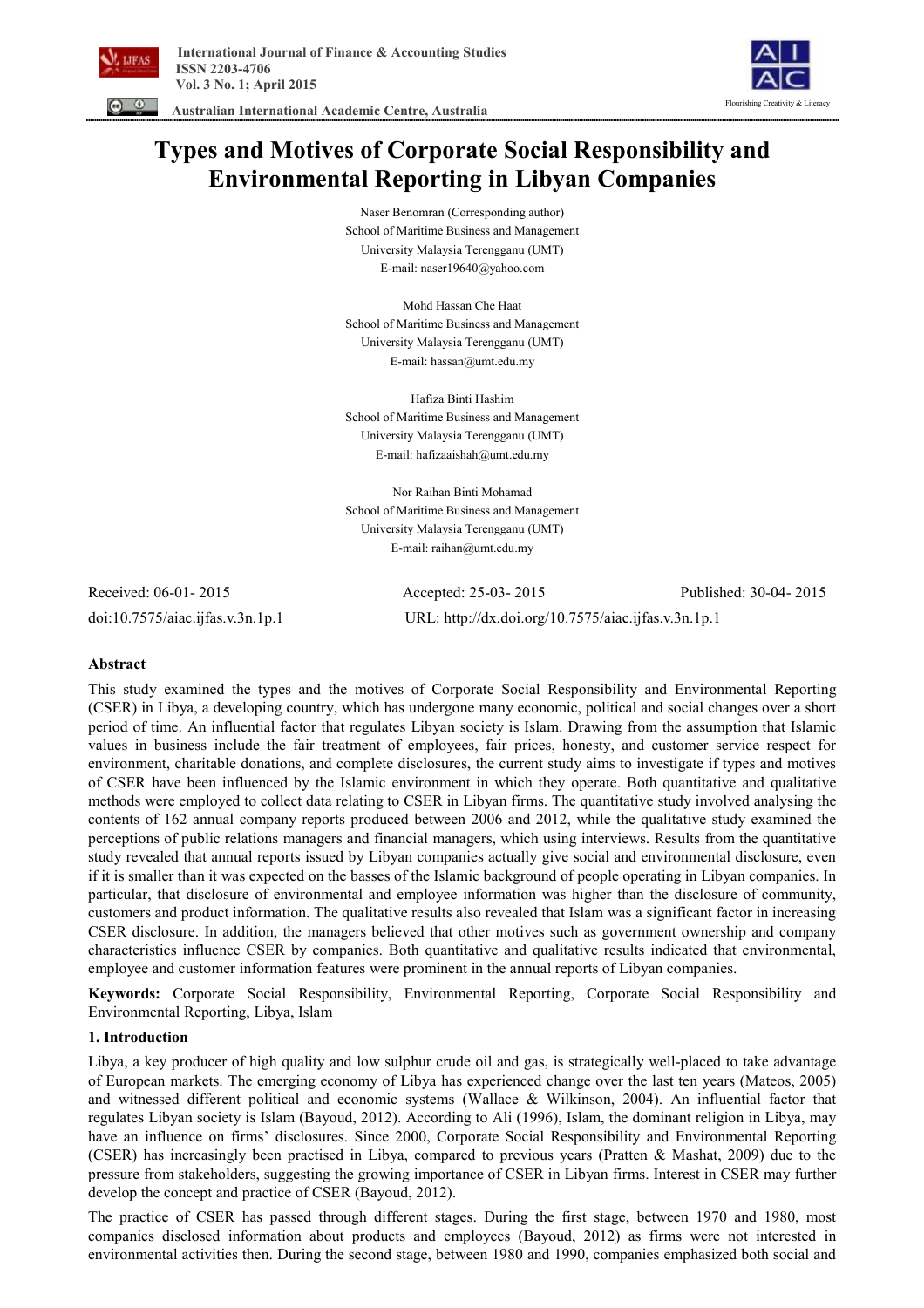environmental issues, and environmental disclosure involved in reducing environmental damage. During the third stage, starting from 1991 to the present day, firms have concentrated on environmental issues (Bayoud, 2012).

The present study evidences of CSER using both quantitative and qualitative analysis. The contents of 162 annual reports of Libyan companies were analysed and 24 public relations managers and 7 financial managers from 31 Libyan companies were interviewed to elicit information on the types and the motives of CSER in Libya. Content analysis of the annual reports and qualitative analyses of the contents of the interviews have extended available knowledge on the types and the motives of disclosure of CSER activities in Libyan organisations.

Although previous studies attempted to find out more about the types and motives of CSER in Libyan organisations, researchers relied on only quantitative data. The present study employs both quantitative and qualitative approaches to data collection and analysis to obtain deeper insights into CSER practices in Libya, focusing mainly on the types and the motives of CSER.

The paper proceeds as follows: Section 2 reviews accounting literature on CSER. Section 3 describes the Libyan context and discusses CSER in Libyan companies. Section 4 describes the methodology. Section 5 tabulates and presents the findings. The final Section6 summarises and discusses the findings in light of the literature reviewed.

## **2. Literature Review**

In the last three decades, efforts have been made to enhance social and environmental responsibility of companies, due to the growing awareness of the financial costs of environmental and social effects (Gray, Owen & Adam, 1996). Gray and Bebbington (2001) noted that Corporate Social Responsibility (CSR) has received more attention, as can be seen from the growing number of academic studies and interests in CSR shown by governments, accounting bodies, association bodies, factories, and business enterprises. CSR represents a type of corporate social receptiveness by the directors of companies and the managers to positively impact the social environment.

Different definitions of CSR have been formulated the literature. According to Radebauh and Gray (2002, p. 119), CSR refers to "accountability to society as a whole with respect to matters of public interest such as community welfare, public safety, and the environment." CSR deals with the social and environmental aspects in business (Imran, Rehman, Yilmaz, Nazir, & Ali, 2010). It is now apparent that CSR disclosure provides information on a company's interaction with its stakeholders, community participation-related disclosure, product and consumer relations (Deegan, 2002; Epstein & Freedman, 1994; Gray, Kouhy & Lavers, 1995; Hackston & Milne, 1996; Ng, 1985; Williams, 1999). The main essence of these definitions is similar in that the associations are undertaking CSR activities for creating healthy products, raising awareness for a better environment, enhancing social consciousness of most important issues, taking care of employees and engaging in philanthropic activities to reach sustainability in the business markets (Imran et al., 2010). According to Pratten and Mashat (2009) companies, in making a profit, must show that they are behaving in a moral fashion and taking responsibility for their actions toward a society.

Therefore, the firms need to present social information related to their activities in the workplace, the community, the environment and the consumer and their actions should be acceptable to all stakeholders. CSR reporting and 'transparency initiatives' play key roles in impacting the media and public opinion because they help to portray companies as responsible citizens that care about people and the environment more than profits (Frynas, 2010). Thus, CSR may be regarded as "the provision of financial and non-financial information relating to an organization's interaction with its physical and social environment" (Guthrie & Mathews, 1985 as cited in Pratten & Mashat 2009, p. 312). Environmental and social accounting disclosures appeared to reflect public social priorities, respond to government pressure, accommodate environmental pressures and sectional interests and protect corporate prerogatives and projected corporate images (Guthrie & Parker, 1989).

Moreover, a company's annual reports and social disclosures can help reduce the effects of certain activities that are supposed to adversely affect the image of such company (Deegan, Rankin, & Voght, 2000). The Environmental Reporting (ER) may be used to enhance the community's perception to environmental issues, or divert attention from adverse environmental situations (Deegan & Rankin, 1996; Patten, 1992). ER aims to decrease the environmental costs that can face by companies, which especially applies to polluting companies (Romlah, Takiah, & Nordin, 2002). Therefore, the annual report is the most important source of environmental information due to its legal compliance (Deegan & Rankin, 1996; Hughes, Anderson & Golden 2001; Tilt, 1994), and its important role of reporting to stakeholders the measures taken to manage environmental issues (Crowther, 2002). CSR also refers to the duty of companies in taking into account their employees and their welfare through relevant programs (Manakkalathil & Rudolf, 1995; Oppewal, Alexander, & Sullivan, 2006).

The disclosure provided in the annual report therefore forms a part of the corporate social responsiveness within the economic activity (Mangos & Lewis, 1995). In addition, Elasrag (2011) points out that global CSR is a global initiative of the United Nations (UN), it was released in 1999. The nature of CSR suggested by such initiative is divided into four groups, which cover human rights, standards of work, preservation of the environment and anti-corruption. However, it has been observed that not all CSR provides comprehensive information, despite pressures from stakeholders groups and community. McWilliams and Siegel (2000) and Castka, Bamber, Bamber and Sharp (2004) note that directors' unwillingness to disclose CSR information stem from the need to achieve a balance between the requirement for optimizing earning from disclosing CSR information and the need to meet the request for information from multiple stakeholders. In recent years, environmental litigations have pushed companies to enter into environmental responsibility including environmental disclosure and reporting matters, as argued by Margolis & Walsh (2003).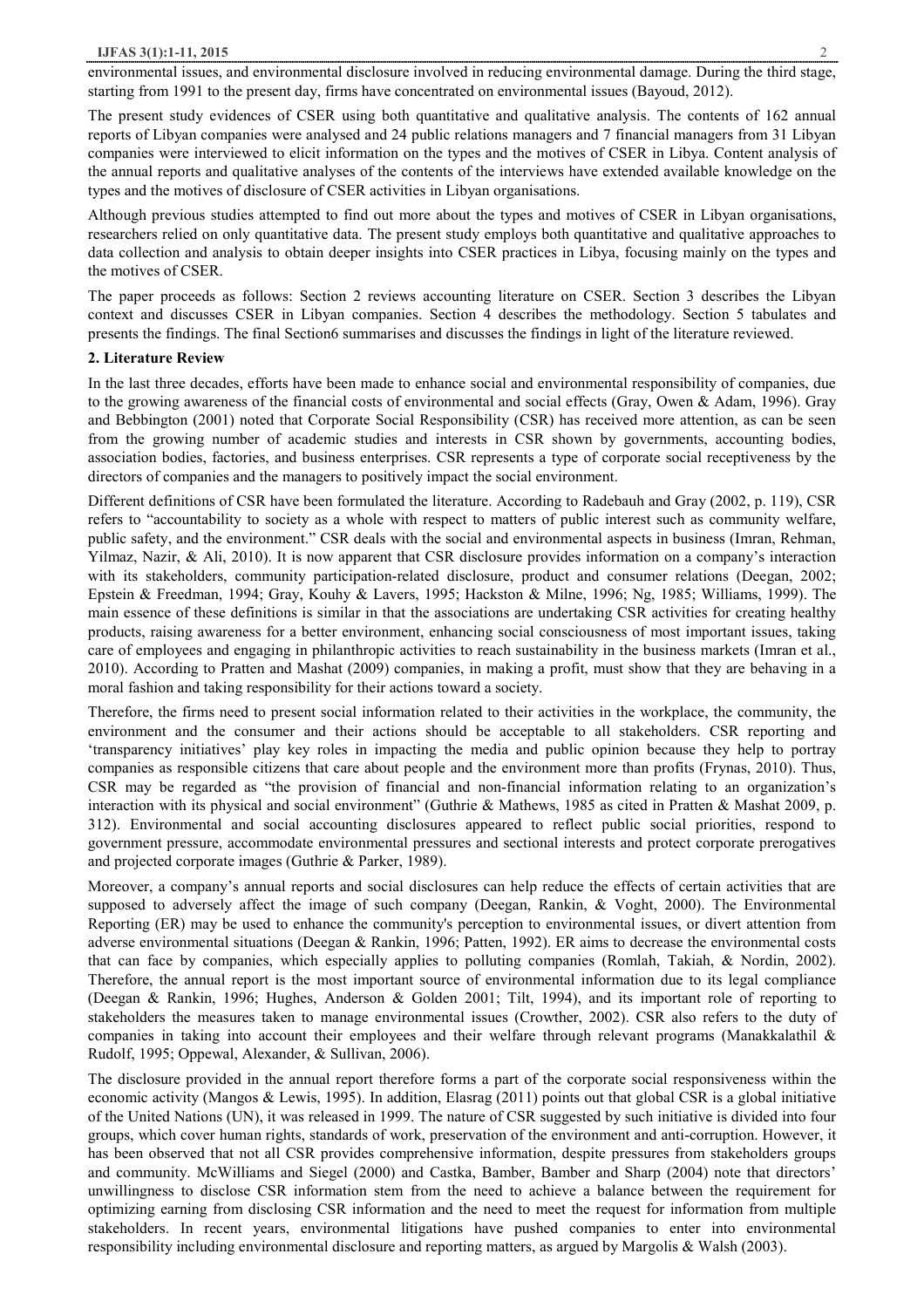#### **IJFAS 3(1):1-11, 2015** 3

However, many companies are not realizing the significance of CSR and are still not investing in this area. The media, in particular the print media, do often not discuss the importance of CSR. Very few printed articles have been issued in magazines and newspapers about employee rights, environmental problems, CSER best practices, and company disclosure on CSER. Many firms address environmental issues as part of their CSR initiatives because ER practices are part of CSR (Imran *et al.,* 2010). However, very few prior studies on the ER in developing countries have been reported to date, possibly due to the lack of mandatory CSR and environmental reporting standards (Buniamin, Alrazi, Johari, & Abd Rahman, 2008).

Extant literature state that the level and quality of corporate disclosure and of CSER in particular were influenced by a number of environmental factors (Mathews, 1993a; Tsang, 1998) such as political, legal factors, social, economic and cultural factors which play a significant role in identifying amount of corporate disclosure (Lewis, 2001). The disclosure of CSER information can improve the image of companies within the society by driving them to fulfil their social responsibility (Zahra & Stanton, 1988). In addition, the increase in pressure from various groups represents the primary driver for CSER. These pressures come from concerned parties about the social and environment issues and improving CSER. For example, O'Rourke (2004) clarified that the main demand is for the public to know about the company's activities and concerns about environmental and social influence on community. The country must also issue laws and legislation that related to environment.

Interestingly, a recent study on the Libyan society found that one of the most significant drivers behind the increase in CSER activities is Islam (Bayoud, 2012), which is also the main factor that impacts the behaviour of Libyan society (Pratten & Mashat, 2009). According to Ali (1996), family social life is organized according to the Islamic traditions in Libya, and Islam may have an influence on firms in terms of their disclosures. For such reasons, the Libyan context appears to be an interesting case for studying social factors that impact on CSER disclosure.

## **3. Libyan Context**

#### *3.1 Social and religious context and CSER requirements*

This section presents an overview of the Libyan situation from the religious, cultural, social and legal perspectives, all of which are believed to affect the CSER disclosure (Mathews, 1993a; Mathews, 1997b; Tsang, 1998; Haniffa & Cooke, 2002). Influences on accounting and CSER in particular are included. Some concerns about CSER practices and disclosures in Libyan companies are also addressed.

Since the new century, a series of economic, social and legal reforms have been gradually introduced in Libya. In 2004, Libya applied to join the World Trade Organization (WTO), a move that mandated the review of laws to meet WTO requirements (Larbsh, 2010). However, these laws were not effectively enforced. Libyan companies are obliged to comply with specific laws. One of these laws relate to social welfare, health, safety and training. Another relates to the environment. Law No. 13 of 1984 specifies that companies must collect, transport, and dispose of wastes (Bayoud, 2012). Libyan Tax Law encourages companies operating in Libya to participate in social activities. For example, the law grants a tax privilege for donations to officially recognized charity institutions (Mashat, Ritchie, Lovatt, & Pratten, 2005). The Libyan Environmental Protection Law No. 13 of 2003 as well as the Industrial Security and Employees Health and Safety Law of 1976 have identified several key points of corporate environmental disclosure, including environmental protection, environmental harm, health and safety of employees, security of employees, evidence (monetary, quantitative, and qualitative analysis), and types of disclosure (poor, neutral, and excellent) (Ahmad, 2004).

Although Libya established the Public Organization of Environment (POE) in 2000 to protect the environment, the environmental disclosure provided by Libyan companies has been scarce, compared to the environmental disclosure provided by companies in more developed countries. In addition, the establishment of the Libyan Stock Market (LSM) and the Libyan environmental law no. 15 of 2003 may push ER in Libya. The requirement of the laws is to reduce the negative effects on the environment and encourage Libyan companies to protect the environment and disclose it. However, Mashat *et al.* (2005) found that environmental disclosure had not been properly published in the annual reports of Libyan companies, and that the level of ER in Libya is still low and generally the available information lacked uniformity and had very little disclosure value. In the present day context, companies registered in the LSM are expected to provide more specific information to give all investors in the market the right picture about themselves and to attract more investment (Elmogla, 2009).

According to Mashat *et al.* (2005), government-owned companies do not disclose the requested bad news to enhance the corporate image, or their reputation or to avoid social pressure. The study of Elmogla (2009) showed that Libyan companies generally disclose some information related to social responsibility, possibly in response to incentives given by the authorities. According to Pratten and Mashat (2009), more laws are needed to advance the extent of CSER as currently the quantity and quality information related to CSER is still very limited. Moreover, when available, the disclosures often adopted the narrative format, but not in the quantitative form, similarly to what has been found by studies conducted with reference to non-Islamic countries (e.g. Farneti & Siboni, 2011). Most reports in Libyan companies included the information on employees and some community disclosure (Pratten & Mashat 2009). Ahmad and Gao (2004) have examined the corporate ER in Libyan companies and revealed that no confirmation of the existence of environmental reporting in the country. However, they found that around 70% of their sample firms have disclosed information about their employees such as the health and safety. By studying the years 1998 to 2001, Ahmad (2004) found only the health and safety category disclosed in annual reports in Libyan companies but no other CSER categories.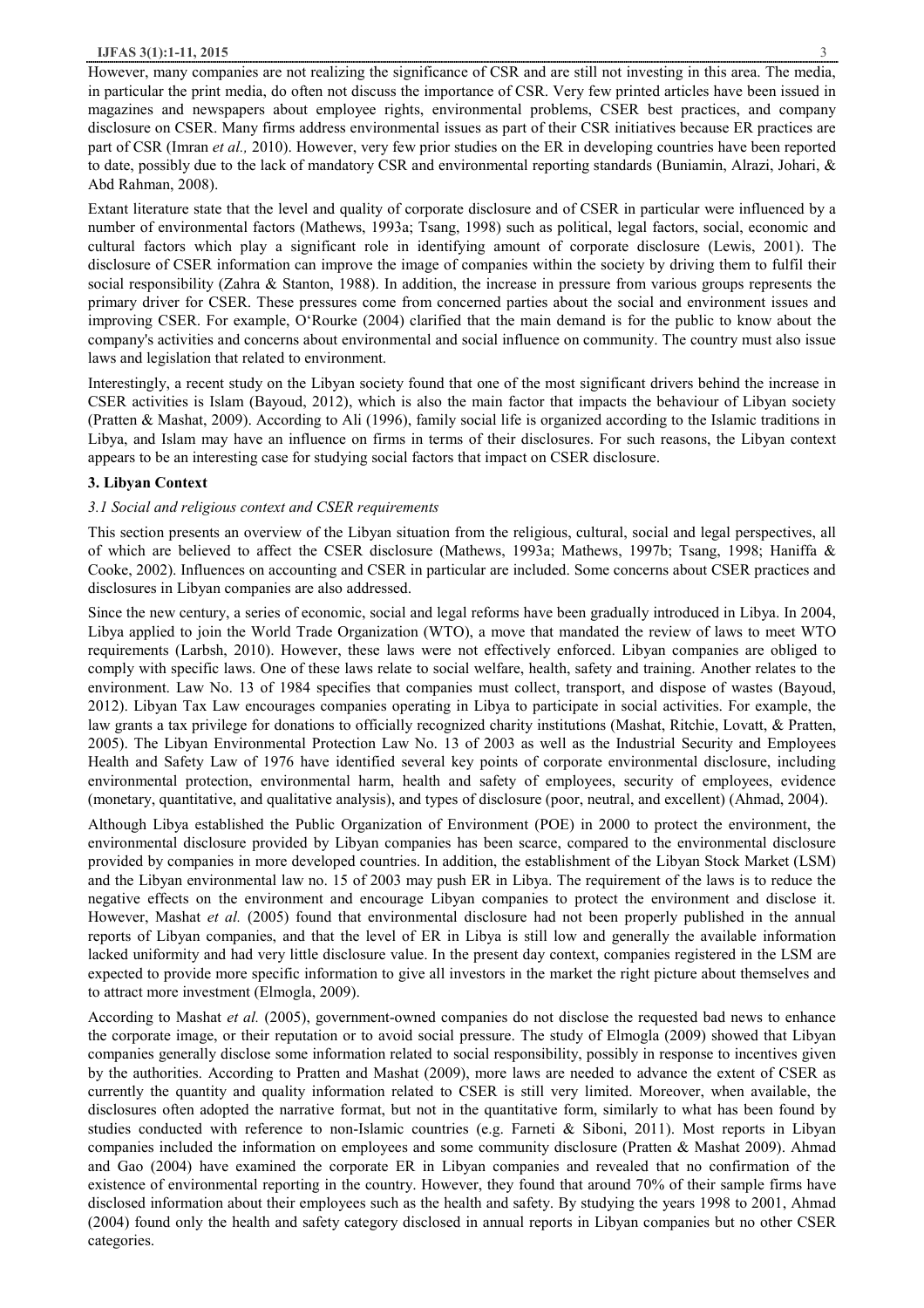A literature review has drawn attention to the scarcity of studies that examined the value of CSR in developing countries (Muthuri, Moon, & Idemudia, 2012). Although the extent of CSER has risen in Libya since 2007 due to pressures from stakeholders (Pratten & Mashat, 2009), information on CSER activities remains still scarce in the annual reports of Libyan companies. The dearth of knowledge could be attributed to the fact that the disclosure of such activities is voluntary and that most firms in Libya fail to understand the importance of CSER disclosure in their annual reports and are unaware of the influence of CSER disclosure (Pratten & Mashat, 2009). However, although the Libyan government has issued a number of laws to regulate the behavior of business organizations towards the environment, these regulations are rarely enforced.

Within the Arab world, in which Libya constitutes an important part, empirical studies on CSER practices are still lacking (Abu-Baker & Naser, 2000; Al-Khater & Naser, 2003; Jahamani, 2003). Therefore, information on CSER practices in Libya, in particular, remains scarce. Libyan disclosure requirements are low. The reasons for this are the lack of legal requirements and administrative difficulties (Mashat *et al.,* 2005). According to Bayoud (2012), religion plays a significant role in Libyan society. Islam and Arabic cultures form the backbone of the country's culture. Arabic language, the extended family and tribal values are therefore important characteristics that have shaped the social fabric of the Libyan society (Agnaia, 1996). It has been pointed out that in Arabic countries, religion, culture, society, and politics exert a vital influence on individuals' behavior particularly in Libya (Hamid, Craig & Clarke, 1993; Aghila, 2000). Islam came to Libya in AD 642, and now all Libyans are Sunni Muslims. Beekun and Badawi (2005, p. 143) stressed that ''Islam is a way of life, not just a religion. As a result, business ethics cannot be separated from ethics in the other aspects of a Muslim's daily life''.

The objective of this research is to provide the much-needed knowledge on the types and the motives of CSER in Libyan companies and the motives that impact the practice of CSER in Libya.

# **4. CSER Reporting Guidelines**

The present study used the categories and subcategories of the Egyptian index for the Environment, Social, and Governance (ESG), which are related to CSER categories as this is the first developed index in the Arabic world (S&P/EGX ESG Index, 2010). The Ministry of Investment in Egypt developed the ESG index to encourage firms to be more transparent and to disclose their social, environmental, and governance practices more clearly to increase their competitive advantage. The index was developed by a consortium of Standard & Poor's (S&P) and others that categorized CSER activities into four categories (environment, employee information, community investment, and customer and product). These categories are brifly presented as follows:

The Employee disclosure includes information about the influence of organizational activities on employees (Bayoud, 2012). According to Egyptian Index for CSER elements such disclosures covers the following items:

- a. Employee Relations/Job Creation
- b. Labour Rights
- c. Equal Opportunity
- d. Union Relations

The Community Investment disclosure refers to any disclosures of information related to community involvement (Van der, Adhikari & Tondkar, 2005). The Egyptian Index for CSR provides the following items:

- a. Human Rights
- b. Community Investment

The Customers/Products disclosure encompasses the following items (S&P/EGX ESG Index, 2010):

- a. Product Safely
- b. Anti-trust
- c. Costumer Outreach and Product Quality

The Environmental disclosure is used to provide information about the impacts of company on the physical environment. The environmental disclosures encompass the following types of items (S&P/EGX ESG Index, 2010):

- a. Environmental Pollution
- b. Natural Resources Use
- c. Management Policy and performance Indicators

# **5. The Research Methods**

The current work employed both quantitative and qualitative approaches. The quantitative approach examined the annual reports of companies produced between 2006 and 2012 (see Table 1) to determine the types and motives of CSER in Libyan companies, using content analysis as a systematic method of categorizing and analyzing the content of texts. The annual reports of 2006–2012 periods from Libyan companies were chosen for this study, because these reports were the latest years that were available, when the authors have collected annual reports. Thus, 162 annual reports were obtained for a seven-year period from 42 firms across six different industries (banks, engineering, services, manufacturing, insurance and oil sectors). The authors have chosen to analyze these six sectors for the following reasons. First, these sectors have annual reports mandatory published. Second, these sectors are interested in CSER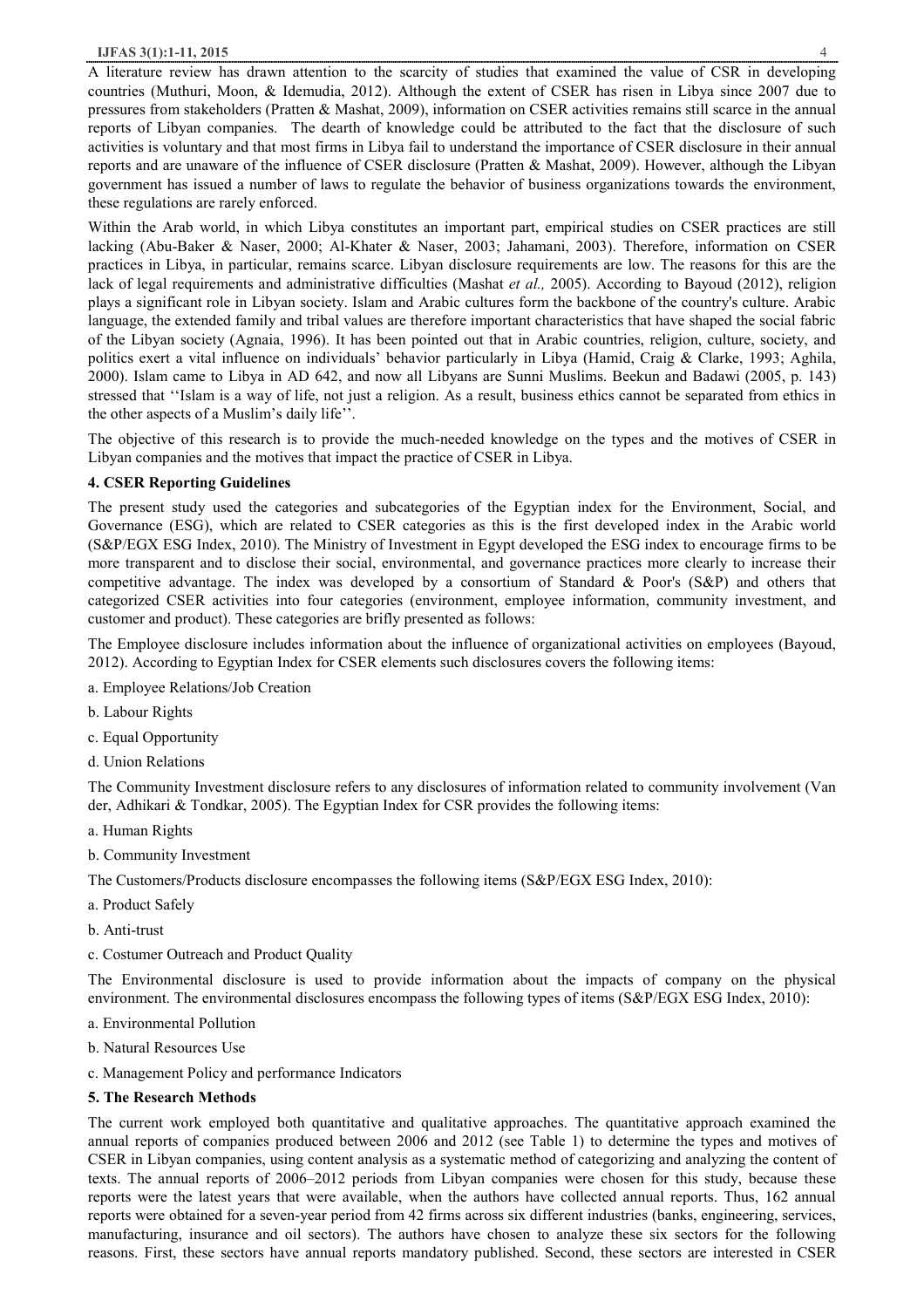activities and they have been engaged in CSER activities as indicated by previous research (Ahmad, 2004; Pratten & Mashat, 2009; Bayoud, 2012). Third, they were chosen because the annual reports were relatively easy to obtain for the researchers. However, it has to be noticed that it was not possible to analyze the entire period (2006-2012) for all the 42 companies of the sample, because some companies lost their annual reports as a result of the war and revolution of 2011.

| Sectors         | Companies | Percentage | <b>Annual Reports</b><br>Collected | Percentage |
|-----------------|-----------|------------|------------------------------------|------------|
| Manufacture     | 12        | 29%        | 20                                 | 13%        |
| <b>Services</b> |           | $2\%$      |                                    | 3%         |
| Engineering     | 2         | $4\%$      | 2                                  | $1\%$      |
| Insurance       | 4         | 10%        | 15                                 | 9%         |
| Oil             | 12        | 29%        | 73                                 | 45%        |
| <b>Banks</b>    | 11        | 26%        | 47                                 | 29%        |
| Total           | 42        | 100%       | 162                                | 100%       |

|  |  | Table 1. Summary of Sectors, Companies and Annual Reports |  |  |  |  |
|--|--|-----------------------------------------------------------|--|--|--|--|
|--|--|-----------------------------------------------------------|--|--|--|--|

This study employed content analysis as a primary method of research. Content analysis is a systematic method of categorizing and analysing the content of texts. This method analysed the CSER of each category using the number of sentences and a "yes/no" or (1, 0) scoring methodology. The subcategories were given a score of 1 if information was given, whereas a score of 0 was given if no information was disclosed .The aggregate score for each company was determined by adding scores of 1 (Al-Tuwaijri, Christensen & Hughes,2004).

Further, face-to-face interviews were performed to elicit information on important related issues and to collect insight into the reasons for CSER (Walker, 1985; Judd, Smith, & Kidder, 1991). The design of an interview guide came from the literature review presented in Sections 1 and 2 .The interviews, with public relations managers and financial managers of the companies were conducted between March 2013 and June 2013. In total, 31 interviewees from 31 companies of different sectors were collected. 7 participants (23%) were financial managers and 24 (77%) participants were public relations managers (see Table 2). Public relations and financial managers were chosen for interviewed because they were assumed to have formulated opinions on CSER while preparing annual reports. Each interview lasted between 60 minutes to 90 minutes, and recorded in notebooks and tape recorders. Each interview lasted between 60 minutes and 90 minutes. They were recorded and transcribed for reporting and discussing purposes.

| <b>Sector Name</b> | Financial<br>Managers       | <b>Public Relations</b><br>Managers | Total | and percent |
|--------------------|-----------------------------|-------------------------------------|-------|-------------|
| Manufacturing      | $\mathcal{D}_{\mathcal{L}}$ |                                     |       | (29%)       |
| Services           |                             | 0                                   |       | (3%)        |
| <b>Banks</b>       |                             | 10                                  | 11    | (36%)       |
| Insurance          |                             | 2                                   |       | $(10\%)$    |
| Engineering        |                             |                                     |       | (3%)        |
| Oil                |                             |                                     | 6     | (19%)       |
| Total              |                             | 24                                  | 31    | $(100\%)$   |
| Participation rate | 23%                         | 77%                                 | 100%  |             |

Table 2. Sample Profiles of Interviewees

#### **6. Results**

Table 3 shows that the disclosure of environmental and employee information was high as compared with community, customers and product information. The environmental categories were divided into three subcategories, namely environmental pollution (29.01%), natural resource use (16.04%), and management policy and performance indicators (7.4%). The employee categories were divided into four subcategories: union relations (86%), labour rights (75%), equal opportunity (30.42%) and employee relations and job creation (8.02%), resulting in a high visibility obtained for employee information. The community categories were divided into two subcategories: human rights (22.22%) and community investment (5.55%). The customer and product categories were divided into four subcategories: product safety (38%), customer outreach (3.08%), product quality (2.5%), and antitrust (1.2%) The disclosure of employee information constituted a significant part of the CSER made by companies in these sectors and ranked as the most disclosed information category, while customer and community information ranked as the least disclosed information category in these sectors. These results are compatible with those reported by Mashat (2005), Elmogla (2009), and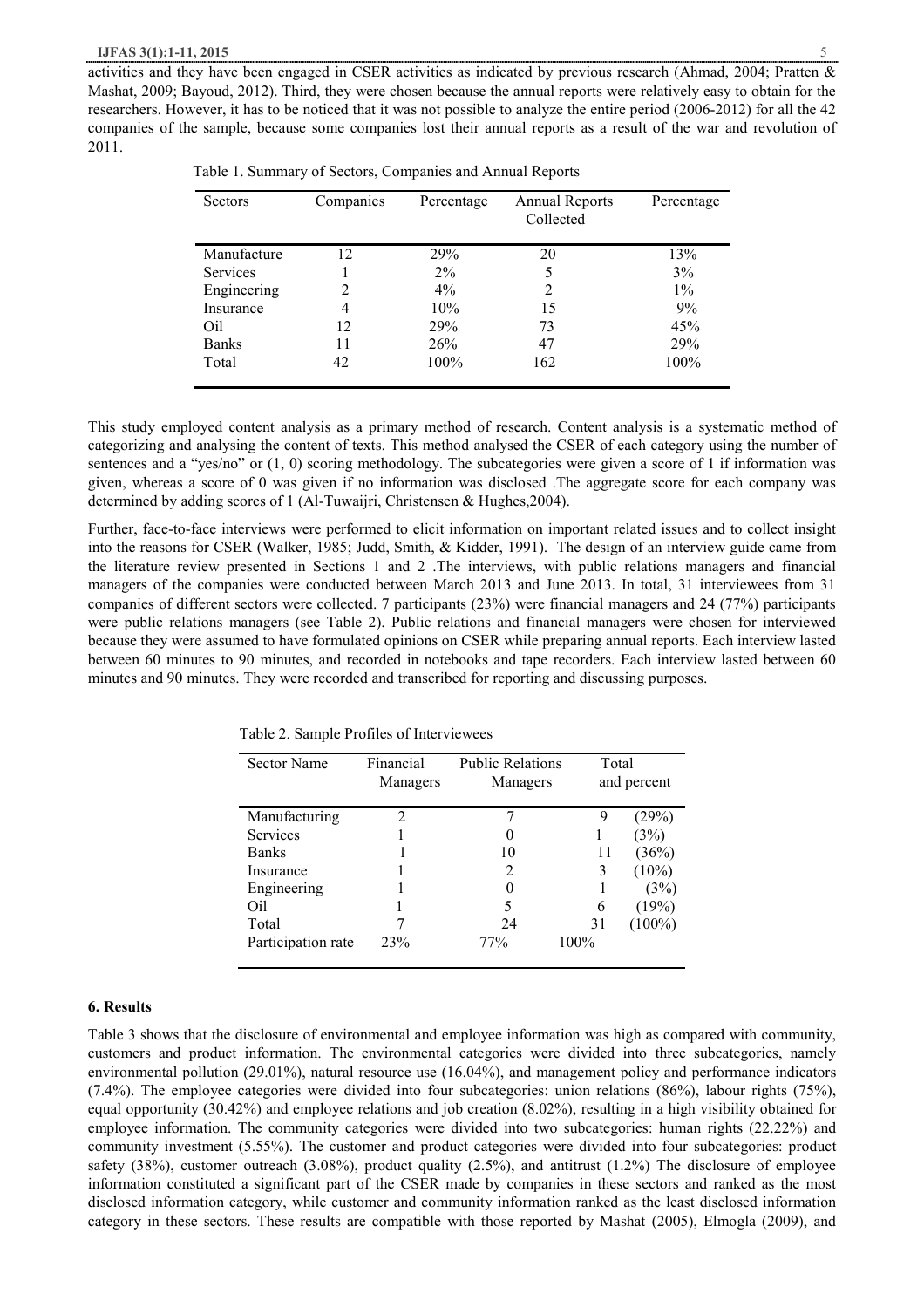| Categories and subcategories of CSER disclosure |                | <b>Annual Reports</b> |
|-------------------------------------------------|----------------|-----------------------|
|                                                 | N <sub>0</sub> | $\frac{0}{0}$         |
| Environmental disclosure:                       |                |                       |
| <b>Environmental Pollution</b>                  | 47             | 29.01                 |
| Natural Resource Use                            | 26             | 16.04                 |
| Management Policy and Performance Indicators    | 12             | 7.4                   |
| Employee Information:                           |                |                       |
| <b>Employee Relations/Job Creation</b>          | 12             | 8.02                  |
| Labour Rights                                   | 121            | 75                    |
| <b>Equal Opportunity</b>                        | 49             | 30.42                 |
| <b>Union Relations</b>                          | 139            | 86                    |
| Community:                                      |                |                       |
| Human Rights                                    | 36             | 22.22                 |
| Community Investment                            | 9              | 5.55                  |
| Customers/Product:                              |                |                       |
| <b>Product Safety</b>                           | 61             | 38                    |
| <b>Product Quality</b>                          | 4              | 2.5                   |
| Anti Trust                                      | $\overline{2}$ | 1.2                   |
| <b>Customer Outreach</b>                        | 5              | 3.08                  |

Table 3. CSER by Categories Disclosed in Sectors Areas Disclosed by Libyan Companies

Table 4 shows the differences between the six sectors in CSER: manufacturing, banks, insurance, services, engineering, and oil companies by using the number of sentences method. In particular, the results presented in Table 4 illustrate that the disclosure of employee information and environmental information was higher as compared with customers/products disclosure and community disclosure, which was lower in these sectors. The employee ranked as the most disclosed information category and information disclosed formed a significant part of the CSER made by Libyan firms in the manufacturing, banks, insurance, services, engineering and oil sectors, environment information and community information, whereas customers and products disclosure ranked as the least disclosed information category in these sectors. The findings of studies by Mashat *et al.* (2005), Elmogla (2009), and Bayoud (2012) are close to the results presented in Table 4.

|  |  | Table 4. CSER by Categories Disclosed in Sectors |  |
|--|--|--------------------------------------------------|--|
|  |  |                                                  |  |

| Categories of | <b>Annual Reports</b>      | Sector        |              |            |                |                |          |       |
|---------------|----------------------------|---------------|--------------|------------|----------------|----------------|----------|-------|
| <b>CSER</b>   | (number and<br>percentage) | Manufacturing | <b>Banks</b> | Insurances | Engineering    | Services       | Oil      | Total |
| Environmental | No                         | 14            | $\mathbf Q$  | $\Omega$   | $\theta$       | $\overline{c}$ | 66       | 91    |
| disclosure    | $\%$                       | 70            | 19           | $\theta$   | $\theta$       | 40             | 90       | 56%   |
| Employee      | No                         | 19            | 18           | 11         |                | 4              | 70       | 123   |
| disclosure    | $\%$                       | 95            | 90           | 73         | 50             | 80             | 96       | 76%   |
| Community     | No                         | 11            | 18           | $\theta$   | $\theta$       | $\theta$       | 49       | 78    |
| disclosure    | $\%$                       | 55            | 38           | $\theta$   | $\Omega$       | $\theta$       | 67       | 48%   |
| Customers/    | N <sub>0</sub>             | 17            | 30           | 9          | ↑              | 3              | $\Omega$ | 61    |
| /Products     | $\%$                       | 85            | 64           | 60         | 100            | 60             | $\theta$ | 38%   |
| Total annual  | No                         | 20            | 47           | 15         | $\overline{2}$ | 5              | 73       | 162   |
| reports       | $\frac{0}{0}$              | 12%           | 29%          | 9%         | 2%             | 3%             | 45%      | 100%  |

The Levene's test and the t-test for equality of variances and means were used for the results. These tests show the differences found between categories of CSER disclosure in annual reports by type of industry. The levels of environmental disclosure found significant differences in this test. For instance, environmental disclosure had a p-value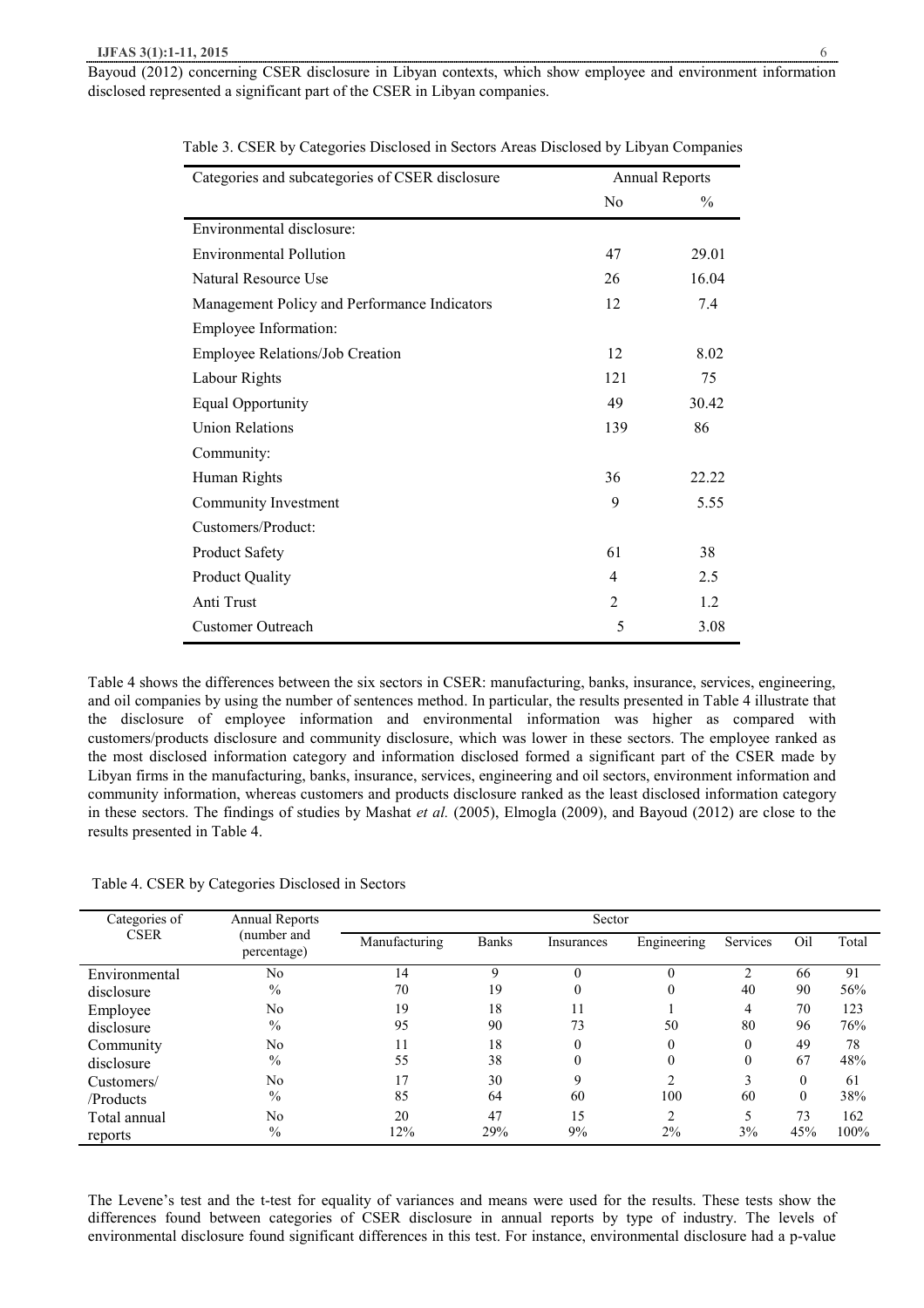#### **IJFAS 3(1):1-11, 2015**

of 0.042 and p-value of 0.001 respectively. However, no significant differences were found in levels of employee disclosure, community disclosure and consumer disclosure (see Table 5).

| Categories of CSER          | Levene's Test for Equality of Variances |                 |           | t-test for Equality of Means |                 |  |
|-----------------------------|-----------------------------------------|-----------------|-----------|------------------------------|-----------------|--|
|                             | F                                       | $Sig(2-tailed)$ | t         | $\mathrm{Sig.}$ (2-tailed)   | Mean Difference |  |
| Environmental Disclosure    | 4.436                                   | 0.042           | $-3.745-$ | 0.001                        | $0.281 -$       |  |
| <b>Employee Disclosure</b>  | 0.519                                   | 0.476           | $-1.193-$ | 0.240                        | $-.0470-$       |  |
| <b>Community Disclosure</b> | 0.001                                   | 0.974           | $-1.690-$ | 0.099                        | $-0.124-$       |  |
| Customer Disclosure         | 0.971                                   | 0.331           | 0.365     | 0.717                        | 0.025           |  |

Table 5. Levene's Test and T-Test for CSER in Annual Reports

## *6.1 Insights into reasons for disclosure*

Most interviewees in the services, insurance and banks sectors considered customer and employee information more important than other CSER information in annual reports. Interviewees in the oil and manufacturing sectors, on the other hand, confirmed the importance of environmental, employee and customer information as compared with other CSER information. In addition, service firms in Libya were interested in employees and customers information. Furthermore, some interviewees believed that industrial companies took into account environmental impacts that may affect their community. Furthermore, most interviewees in the private sector considered that customer and employee information are more important in annual reports than other CSER categories. The interviewees also confirmed that customer information and environmental information in government owned companies were more important than other CSER categories. For instance, Libyan firms disclose information on expenditure on employees' health costs, training and safety costs, employee benefits, product safety, product quality, etc. One interviewee from a government-owned company mentioned that his company was subject to many problems in the previous period due to lack of interest in disclosing CSER activities, which led to lower company profitability. In addition, one of the financial managers stated that the companies listed in the stock market disclosed more details about CSER activities than others. Furthermore, five interviewees (16%) did not know. When the Libyan government started to establish the stock market and privatize most government companies, Libyan companies tried to choose an appropriate accounting policy, which provides IASs and transparency, as illustrated in the following comment:

*I think the requirements of the stock market, applying environmental laws, the growth of social and environmental awareness of the Libyan companies are the motives for disclosing CSER information in the annual reports.* 

Moreover, two financial managers believed that the policy of management regarding the importance of disclosing CSER information played an important role in increasing the extent of CSER information in their annual reports. The following comment reflects their attitudes:

*The policy of senior management towards social disclosure significantly affects the quantity and quality of CSER disclosed in annual reports.* 

Table 6 shows the main factors impacting the extent of CSER. As can be seen, 18 interviewees (58%) mentioned that the industry type had a significant effect on the extent of CSER disclosure in annual reports, as illustrated in the following comment:

If believe that type of industry of has a major influence on the extent of CSER disclosed, particularly with *regard to industrial companies, which expose all kinds of CSER information.* 

Furthermore, the majority of managers stated that there was a difference between one industry and another in the extent of CSER information disclosed in annual reports, particularly with regard to industrial companies. 19 interviewees (61%) revealed that the ownership of a company was one of the most important motivations to practice CSER, and the expansion of the ownership of a company was considered one of the most important motivations for CSER. In addition, 19 interviewees (61%) believed that big firms disclosed more CSER information than small firms, and big companies were more aware of the importance of CSER than small firms. As one interviewer indicated:

I think that large companies have the highest level of CSER disclosure from realizing the importance of CSER *activities to make them more attractive to investors and also to increase their reputation.* 

They think that the concern about CSER encourages shareholders' to force large companies to consider their environmental and social performance. Also, large companies provide more information about CSER activities to make them more attractive to investors. For example, large firms offer large amounts of information concerning their CSER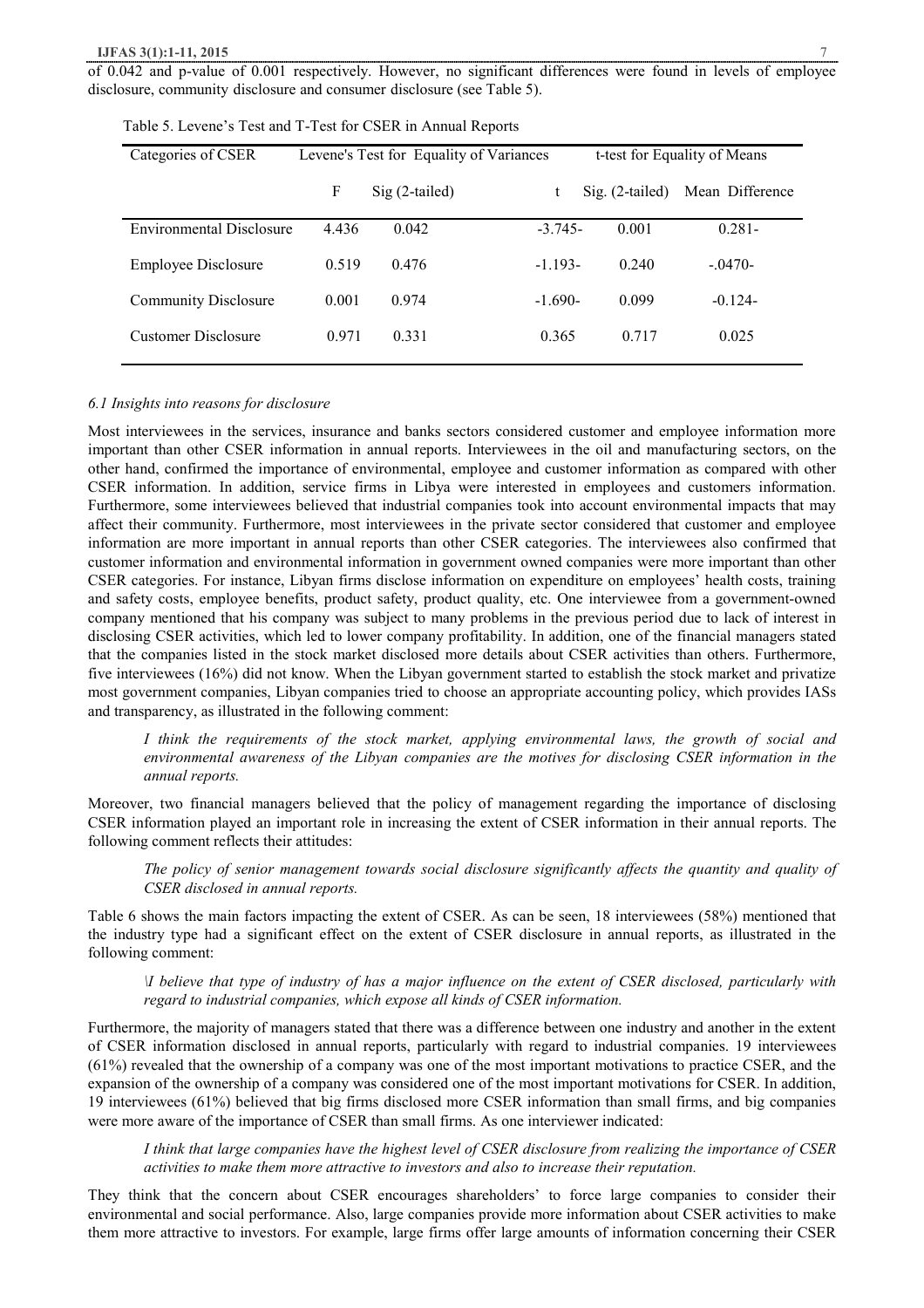activities to their stakeholders. Thus, company size had an important effect on the extent of CSER disclosure as illustrated in the following comments:

Not only does company affect CSER but it also affects the volume of information and this is due to the *administration being convinced of the importance of disclosing this information in order to benefit from disclosure, to encourage investors and enhance their reputation.* 

Hence, the size of a company has an important bearing on the extent of CSER disclosure. 20 interviewees (65%) said that the main factor was company age, as it would give a firm time to obtain expertise and competencies required for improving the preparation of all information. 25 of interviewed (81%) stressed that religion is the most important factors which influence the extent of CSER. Most of the managers agreed that Islamic beliefs affected the increase of CSER disclosure, and they believed that Islamic beliefs motivated Muslims to devote more attention to the community and the environment, which in turn, led to better disclosure of CSER in the annual reports of companies. The following comment best expresses the interviewees' sentiments:

## I think when a Muslim maintains the environment in which God created clean; this means that he or she wants *to get closer to God Almighty.*

Majority of managers believed that the application of labor laws, the effect of religion, level of culture, level of education and interests of stakeholders drive employees to do their work to the fullest. In addition, the Islamic religion is considered one of the most important factors behind the pressure for companies to undertake social activities and to disclose them. Therefore, Islam is the driver factor behind the increase of CSER activities in Libyan companies. According to Bayoud (2012) as most Libyans are religious, therefore the religion is one of the most important aspects of Libyan society. Islam has thus shaped the country's cultural background. The results of the current study support the idea that religion is one of the most important drivers behind the increase in CSER activities in Libya (Pratten & Mashat 2009).

The results obtained from interviews support the quantitative findings of this study, and agree with findings of Mashat *et al.* (2005), Elmogla (2009), and Bayoud (2012). In summary, the interviewees confirmed the types of CSER disclosure in the Libyan firms revealed by content analysis, suggesting that the main reason for the disclosure of CSER information was the Islamic religion. They also reported that the importance of categories of CSER is perceived as different. Twenty-four of interviewees (77%) believed that providing positive CSER disclosure in annual reports helped company to increase profitability and assisted managers in decisions-making. In summary, it was found that environmental, employee and customer information represent the most disclosure in annual reports of Libyan companies. The majority of interviewees considered CSER as one of the most important instruments, which could help the Libyan companies to enhance reputation and image, and improve financial performance. Table 6 shows main factors impacting the extent of CSER in Libyan companies mentioned by the interviewees.

| Factors              | Number of interviews | The percentage of interviews |
|----------------------|----------------------|------------------------------|
| Religion             | 25 out of 31         | 81%                          |
| Company age          | 20 out of 31         | 65%                          |
| Company size         | 19 out of 31         | 61%                          |
| Government Ownership | 19 out of 31         | 61%                          |
| Type of industry     | 18 out of 31         | 58%                          |

Table 6. Main Factors Impacting the Extent of CSER

#### **7. Conclusion**

The purpose of this study was to determine the type and the motives of CSER in the annual reports of the Libyan companies in six industries (manufacturing, services, engineering, insurance, banking and mining sectors). This investigation was motivated by the emphasis of the relevant literature on the reasons for disclosing CSER information, as a primary motivation that can affect company performance and the building of a positive company image.

The current research found that Islamic beliefs, company characteristics, and government ownership factors were considered as the most main effective factors in CSER practices in Libyan companies. Islamic values in business include the fair treatment of employees, fair prices, honesty, and customer service respect for environment, charitable donations, and complete disclosures. The essential features of Islamic religion indicate that all people should be treated with respect, care for the community and the environment be responsible, observe good conduct and be fair. This study provided evidence from managers about the types and the motives of CSER in the company. Thus, the essential features of Islamic religion background imply high levels of disclosure, and therefore the low level of CSER disclosure found in Libyan companies is could be surprising. In addition, previous studies about CSER disclosure in Libya have shown low level compared with neighbors such as Egypt (Larbsh, 2010). Past research into CSER in Libya suggests that CSER practices are often unimportant (Bayoud, 2012). However, the present research showed that companies could reap major benefits from disclosing CSER information. Some of these benefits include attracting investment and consumers,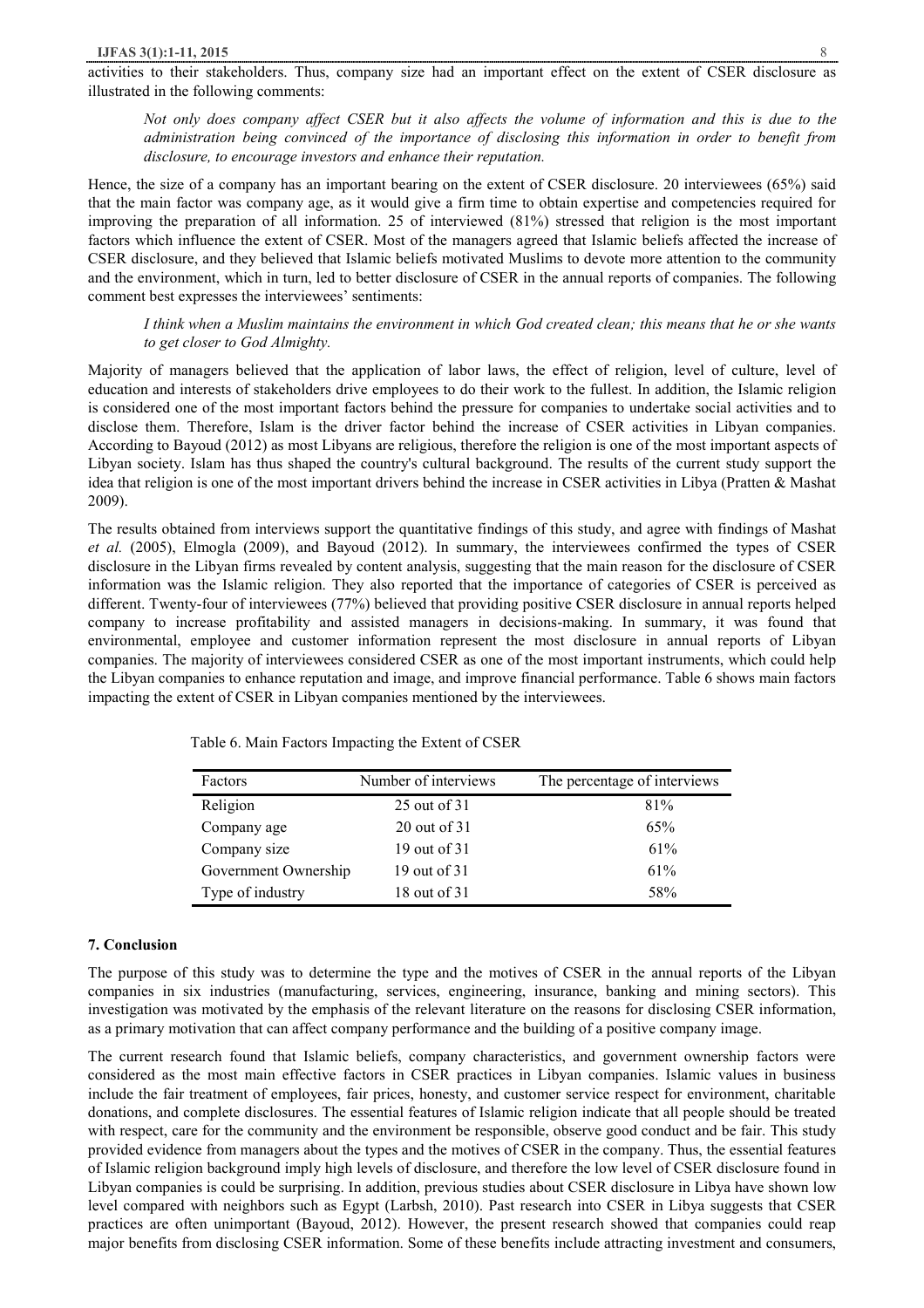### **IJFAS 3(1):1-11, 2015** 9

in addition to enhancing the company image. The results also highlighted the types of CSER disclosed by Libyan companies. These include environmental disclosure, employee disclosure, community disclosure and customer disclosure. Employee information constituted a significant part of the CSER in Libyan companies. These findings help to obtain insight on the motives for disclosing CSER information in the annual reports, which include the need to fulfill the requirements of the stock market, observe environmental laws and increase the social and environmental awareness of the Libyan companies.

In any study, there are some limitations that should be followed when interpreting the findings. In particular, although many studies have examined the types and motives of CSER, there are few studies that examined this issue in Arabic countries. This study used annual reports as one of the important data sources in the Libyan companies (Bayoud, 2012). Unerman (2000) and Zeghal and Ahmed (1990) pointed out that only a small proportion of a total CSER might be reached exclusively through the annual reports. Hence, the data used do not fully reach CSER practices in Libyan companies. Moreover, content analysis plays a significant role in this research; however, there are some limitations in using content analysis. Tilt (1994) noted that content analysis is not sufficient due to fact that different analysts could obtain different results from the same document. Therefore, more research needs to be undertaken, utilizing a wider range of firms, to determine if CSER in Libya maintains its own identity.

This study contributes to the CSER literature that was considered to be limited in terms of detailed case studies in developing economies, especially in Arab and Islamic world. Theoretically, the study contributes by evaluating the CSER, which complements previous studies in developing countries. This study is important for several reasons. First, the study would contribute to the literature to help the researchers through the provision of the modern CSER practices in Libya. Second, the study incorporates the issue of CSER, which could be regarded as among the first attempts in Libya. Third, it would perhaps stimulate Libyan companies to be more social and environmentally responsible in the future, as well as to be more transparent and disclose governance, social and environmental practices to increase their competitive cultures. Fourth, for policy makers, this research would provide indispensable evidence on the necessity of revisiting the existing standards and regulations. For instance, Libya may need to reinstate the importance of social and environmental performance in companies, and introduce specific standards on social and environmental accounting.

It is expected that this study will bring the issue of CSER to the attention of the Libyan researchers for further research in this field. This study presents key insights into CSER in Libyan companies. It clarifies the benefit and importance of CSER in Libya. The key insights give a deeper understanding about CSER in the Libyan firms. This research can contribute not only to the Libyan context, but it also can be utilized to the wider field of CSER research. Hence, this research makes an important contribution to the literature in the area of CSER in emerging and developing countries. In addition, the results in this research encourage Libyan firms to improve their CSER practice and to increase transparency under Islamic religion.

This study only focuses on annual reports, using seven years of annual reports for Libyan companies. However, future research is expected to use reports over a longer period of time. In addition, because this study examined CSER before and through the Libyan revolution 2011, future research should examine these influences after the revolution and comparison of the extent of CSER between Libyan companies and counterparts foreign companies.

#### **References**

Abu-Baker, N. and Naser, K. (2000). Empirical evidence on corporate social disclosure practices in Jordan. *International Journal of Commerce and Management*, *10(*3), pp. 18-34.

Aghila, E. (2000). Job Satisfaction and Work Commitment in the Context of Libya. *Unpublished PhD Thesis, Manchester Metropolitan University, UK.*

Agnaia, A. (1996). Assessment of management training needs and selection for training: the case of Libyan companies*. Manchester, UK: MCB UP Ltd, 17.*

Ahmad, N. (2004). Corporate Environmental Disclosure in Libya: Evidence and Environmental Determinism Theory. *Unpublished PhD thesis, Napier University, Edinburgh.*

Ahmad, N. and Gao, S. (2004). Changes, problems and challenges of accounting education in Libya, accounting education. *Accounting Education: an international journal. Taylor & Francis Online, 13*(3), pp. 90-365. DOI:10.1080/0963928042000273825

Ali, A. (1996). Organisational development in the Arab World. *Journal of Management Development, 15*(5), pp. 4 – 21.

Al-Khater, K. and Naser, K. (2003). Users' perceptions of corporate social responsibility and accountability evidence from an emerging economy. *Managerial Auditing Journal, 18(* 6/7), pp. 538-548.

Al-Tuwaijri, S. Christensen, T. and Hughes, K. (2004). The relations among environmental disclosure, environmental performance, and economic performance: a simultaneous equations approach, *Accounting, Organizations and Society Journal, 29(* 5-6), pp. 447-71.

Bayoud, N. (2012). Corporate Social Responsibility Disclosure and Organizational Performance: The Case of Libya, A Mixed Methods Study. *Unpublished PhD Thesis, University of Southern Queensland.*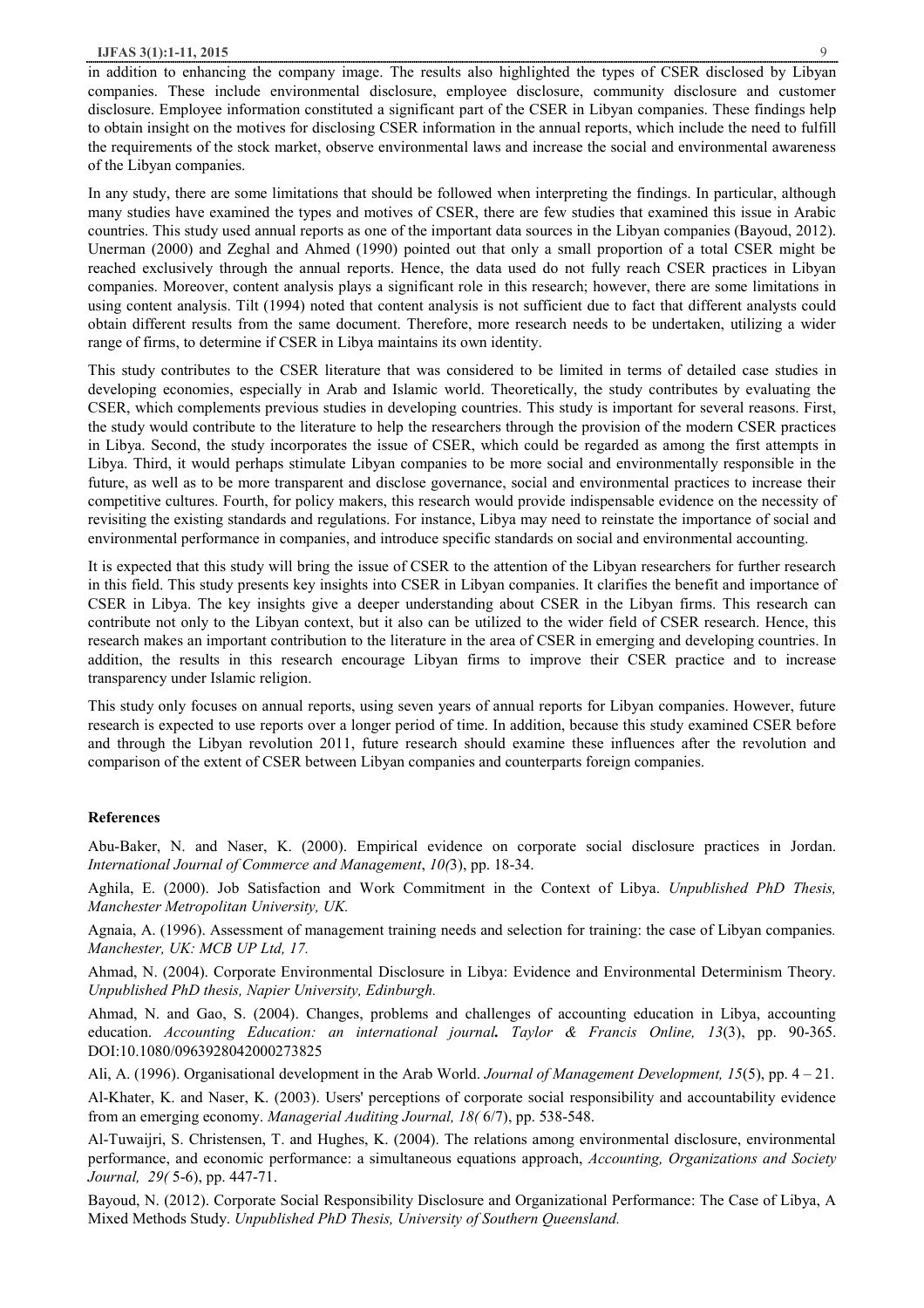Beekun, I. and Badawi, A. (2005). Balancing ethical responsibility among multiple organizational stakeholders: the Islamic perspective. *Journal of Business Ethics, 60,* pp. 131-45.

Buniamin, S., Alrazi, B., Johari, N. and Abd Rahman, N. (2008). An investigation of the association between corporate governance and environmental reporting in Malaysia. *Asian Journal of Business and Accounting., 1 (*2), pp. 65-88.

Castka, P., Bamber, C., Bamber, D. and Sharp, J. (2004). Integrating corporate social responsibility (CSR) into ISO management systems - in search of a feasible CSR management system framework. *The TQM Magazine, 16*(3), pp. 216-224.

Crowther, D. (2002). A Social Critique of Corporate Reporting: A Semiotic Analysis of Corporate Financial and Environmental Reporting. *Hampshire. Ashgate.*

Deegan, C. (2002). Introduction the legitimising effect of social and environmental disclosure - a theoretical foundation. *Accounting, Auditing amd Accountability Journal, 15(*3), pp. 282-311.

Deegan, C. and Rankin, M. (1996). Do Australian companies report environmental news objectively? An analysis of environmental disclosures by firms prosecuted successfully by the EPA. *Accounting, Auditing and Accountability Journal, 9*( 2), pp. 50-67.

Deegan, C., Rankin, M. and Voght, P. (2000). Firms' disclosure reactions to major social incidents: Australian evidence. *Accounting Forum, 24(1), pp. 101 - 130.* 

Elasrag, H. (2011). Corporate Social Responsibility: Challenges and Prospects for Development in Arab countries. *Munich Personal RePEc Archive*.

Elmogla, M. (2009). Corporate Social Reporting in a Transition Economy: The Case of Libya. *Unpublished PhD Thesis*, *University of Huddersfield.*

Epstein, M. and Freedman, M. (1994). Social disclosure and the individual investor*. Accounting, Auditing and Accountability Journal,. 7*(4), pp. 94-109.

Farneti F. and Siboni B. (2011). An analysis of the Italian governmental guidelines and of the local governments' practices for social reports*, Sustainability Accounting, Management and Policy Journal, 2*(1), pp. 101-125.

Frynas, J. (2010). Corporate social responsibility and societal governance: lessons from transparency in the oil and gas sector. *Journal of Business Ethics, 93,* pp. 163-179.

Gray, R. and Bebbington, J. (2001). Accounting for the Environment. Paul Chapman Publishing Ltd, Part II.

Gray, R., Kouhy, R. and Lavers, S. (1995). Corporate social and environmental reporting - A review of the literature and a longitudinal, study of UK disclosure. *Accounting, Auditing and Accountability, 8( 2), pp. 47-77.*

Gray, R. Owen, D. and Adam, C. (1996). Accounting and Accountability. London; Prentice Halls Inc.

Guthrie, J. and Mathews, M. (1985). Corporate social reporting in Australia. *Research in Corporate Social Performance and Policy, 7,* pp. 251-271.

Guthrie, J. and Parker, L. (1989). Corporate social reporting: a rebuttal of legitimacy theory. *Accounting and Business Research, 19,* pp. 343-352.

Hackston, D. and Milne, M. (1996). Some determinants of social and environmental disclosures in New Zealand companies. *Accounting, Auditing and Accountability Journal, 9(*1), pp. 77-108.

Hamid, S., Craig, R. and Clarke, F. (1993). Religion: a confounding cultural element in the international harmonization of accounting? *Abacus, 29(*2), pp. 131-48.

Haniffa, R. and Cooke, T. (2002). Culture, corporate governance and disclosure in Malaysian corporations. *Abacus, 38(*3), pp. 317-349.

Hughes, S., Anderson, A. and Golden, S. (2001). Corporate environmental disclosures: Are they useful in determining environmental performance? *Journal of Accounting and Public Policy, vol. 20(*3), pp. 217-240.

Imran, A., K. Rehman, Yilmaz, A., Nazir, S. and Ali, J. (2010). Effects of corporate social responsibility on consumer retention in cellular industry of Pakistan. *African Journal of Business Management, 4(*4), pp. 475-485.

Jahamani, Y. (2003). Green accounting in developing countries: The case of U.A.E and Jordan. *Managerial Finance, MCB UP Ltd, 29*(8), pp. 37-45. ISSN: 0307-4358. DOI: http://dx.doi.org/10.1108/03074350310768418

Judd, CM, Smith, ER and Kidder, A. (1991. Research Methods in Social Relations, *Rinehart and Winston, Fort Worth*.

Larbsh, M. (2010). An Evaluation of Corporate Governance Practice in Libya: Stakeholders' Perspectives. *Unpublished PhD Thesis, Nottingham Trent University*.

Lewis, S. (2001). Measuring corporate reputation, corporate communications: *An International Journal. Emerald, vol. 6, Iss: 1, pp.31 – 35*. DOI. http://dx.doi.org/10.1108/13563280110381198. ISSN: 1356-3289.

Manakkalathil, J. and Rudolf, E. (1995). Corporate social responsibility in a globalizing market. *SAM Advanced Management Journal, 47,* pp. 29-32.

Mangos, N. and Lewis, N. (1995). A Socio-economic paradigm for analysing managers' accounting choice behaviour. *Accounting, Auditing and Accountability Journal, 8*(1), pp. 38 - 62.

Margolis, J. and Walsh, J. (2003). Misery loves companies: rethinking social initiatives by business. *Administrative Science Quarterly, 48(2), pp. 268-305.*